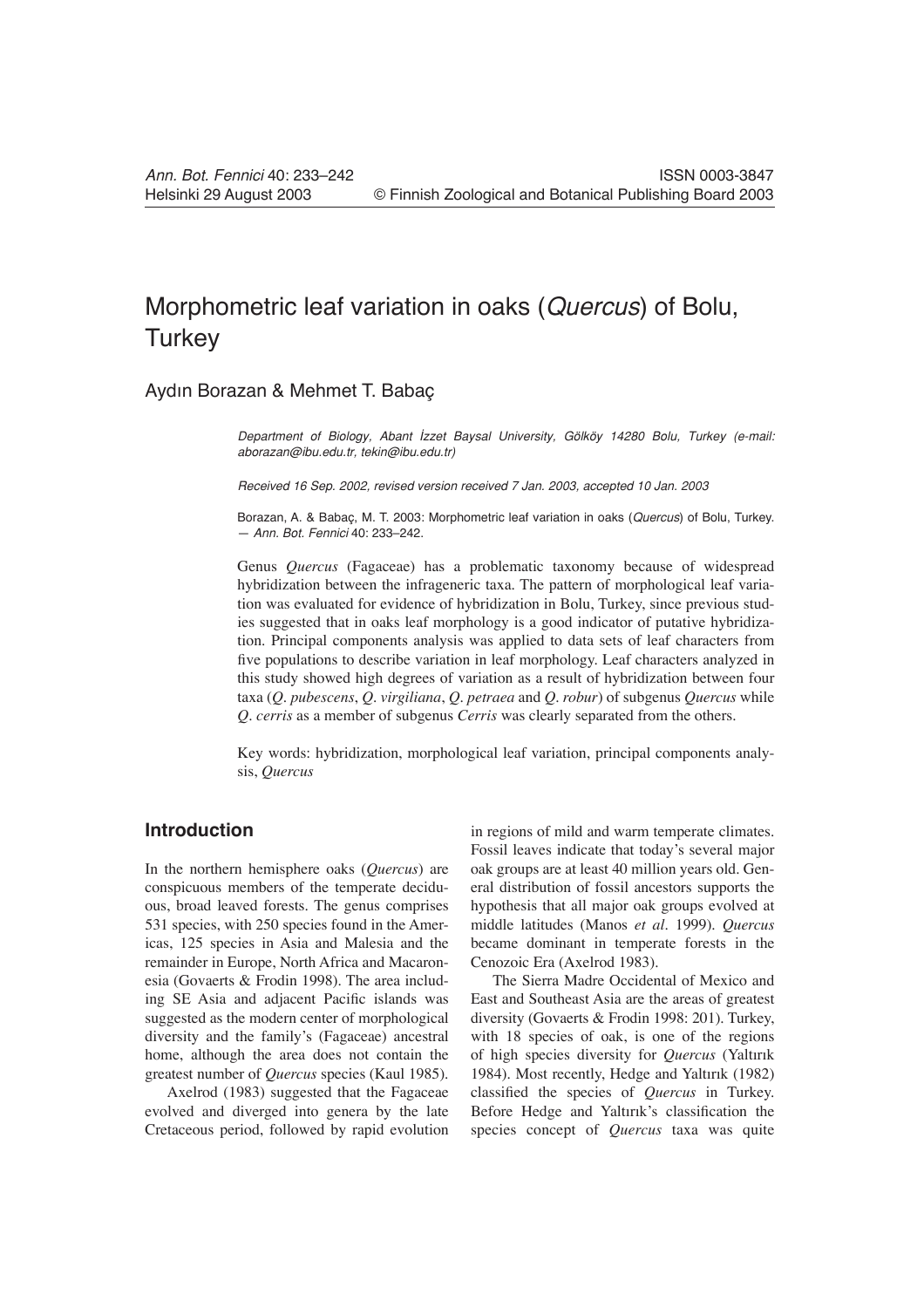

**Fig. 1.** Location of Bolu and approximate limits of the phytogeographical regions in Turkey. EUR.-SIB (EUX.): Euro-Siberian Region (Euxine province); Col.: Colchic sector of Euxine province. MED.: Mediterranean Region (east Mediterranean province); W.A.: west Anatolian district; T.: Taurus district. IR-TUR.: Irano-Turanian Region; C.A.: central Anatolia; E.A.: east Anatolia.

narrow and many infra-specific taxa were classified as species. For example, *Q. petraea* has been split into fourteen taxa (Yaltırık 1984) and the total number of Turkish *Quercus* taxa was 35. Hedge and Yaltırık's (1982) classification reduced this number to 18. However, several nomenclatural and typification problems are still unresolved.

Oaks are geographically widespread, outcrossing, wind-pollinated species and exhibit the highest genetic variation among all woody plant species (Kremer & Petit 1993) or among all plant species (Hokanson *et al.* 1993). It is well known that reproductive barriers between oak species are weak (Bacilieri *et al.* 1996, Manos *et al.* 1999, Samuel 1999) and extensive hybridization may occur between species in the same major group or section within the genus. Many oak species grow in mixed populations where hybridization seems common (Bacilieri *et al.* 1996). Therefore oaks are a taxonomically very problematic group.

Since both quantitative and qualitative morphological characters are easily recorded, intermediacy between putative parents is usually evaluated by means of morphological characters (Stace 1989). Applications of multivariate statistical methods to morphological data sets have demonstrated that such methods can support the hypothesis of hybridization and multivariate analyses are often used in studies of hybridization in oaks (Knops & Jensen 1980, Jensen *et al.* 1984, Jensen 1988, Jensen 1989, Jensen *et al.* 1993, Bacon & Spellengberg 1996, Bruschi *et al.* 2000).

In *Quercus* the leaf characters are the most important in classification (Stace 1989) and in oaks leaf characters may be especially valuable for delimiting species (Jensen *et al*. 1984). Most oak species can be readily identified by their leaf morphology which may also be a good indicator of putative hybridization. One characteristic of hybrids is that their leaves often have irregular and asymmetric shapes (Jensen 1995). Vegetative characters were used reluctantly in groups where reproductive characters are unhelpful in classification (Stace 1989) but it was concluded that quantitative leaf characters appear to be more susceptible to change as a result of hybridization than do quantitative fruit and bud characters (Jensen 1988, Jensen 1989). As a result of the common interspecific hybridization in oaks, hybrid individuals often exhibit intermediate

| Population | Sample no. | Location                   | Altitude (m) |  |
|------------|------------|----------------------------|--------------|--|
| Gölköv     | 100        | 40°42'857''N, 31°30'527''E | 820          |  |
| Abant      | 54         | 40°39′483′′N, 31°23′682′′E | 945          |  |
| Mudurnu    | 11         | 40°35'627''N, 31°24'215''E | 1037         |  |
|            | 10         | 40°34'605''N, 31°16'046''E | 1075         |  |
|            | 6          | 40°34'635''N, 31°16'348''E | 1110         |  |
|            | 11         | 40°35'053''N, 31°16'138''E | 1183         |  |
|            | 9          | 40°35'137''N, 31°15'847''E | 1273         |  |
| Göynük     | 18         | 40°19'064''N, 30°53'321''E | 825          |  |
|            | 10         | 40°20'234''N, 30°51'049''E | 900          |  |
|            | 22         | 40°23'130''N, 30°38'875''E | 896          |  |
|            | 12         | 40°30'896''N, 31°03'923''E | 750          |  |
| Düzce      | 28         | 40°54'204''N, 31°10'821''E | 617          |  |

**Table 1.** Populations sampled.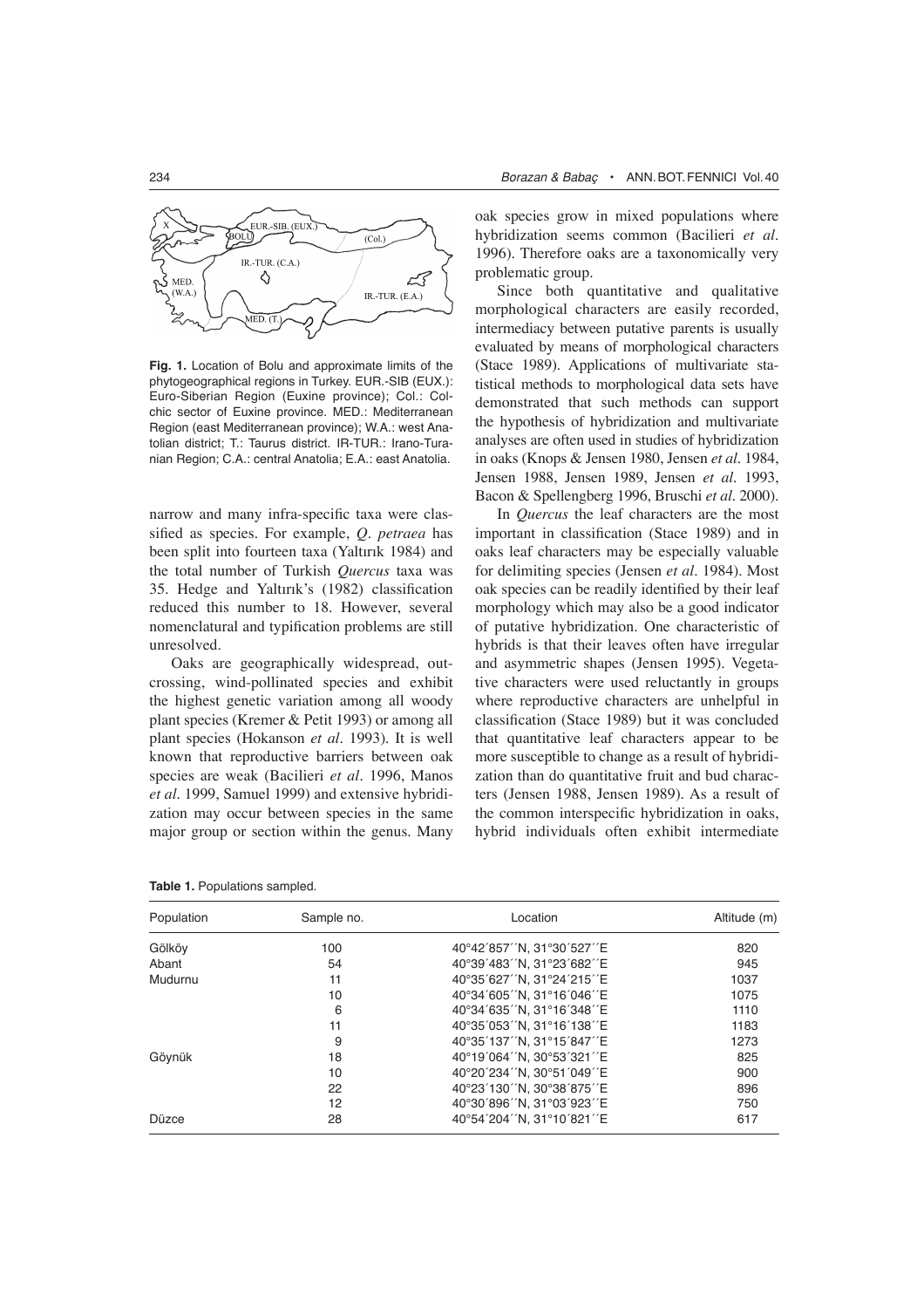morphological features between parent taxa although there may be putative hybrids that are not intermediate and intermediacy may occur in many degrees and appearance. Therefore sometimes it is not possible to identify an oak tree to a species, and oak species exhibit such high morphological variation that single characters often fail to allow recognition and discrimination of species or infraspecific entities (Jensen 1988).

It is well known that most tree species produce leaf sizes in a wide range depending upon seasonal and positional effects. Light density influences leaf morphology. For example, the leaves on outer branches have broader, deeper sinuses and a narrower lamina than inner leaves. This shade effect is common in oaks. Therefore it is recommended that leaf collection in taxonomic and systematic studies should be on the same date and after leaf growth has stopped and from the same height and location to avoid taxonomical errors (Blue & Jensen 1988).

This study has two primary goals. First, to evaluate morphological variation in the populations sampled in Bolu, Turkey. Second, to determine if multivariate studies of quantitative morphological variation in these populations would support the hypothesis of hybridization. Finally, results of this study will be compared with similar studies done elsewhere.

## **Material and methods**

#### **Locations and sampling**

The populations sampled are located in the province of Bolu, Turkey. One population is located in Düzce, which was a district of Bolu before the earthquake on 12 November 2000 (Fig. 1 and Table 1). Bolu is located in the Euro-Siberian phytogeographical region in Turkey. The climatic regimen of the Black Sea coastal region, which is characterized by fairly mild winters and moderate summers, is dominated by the SE European variant (Zohary 1973). The mean annual temperature of Bolu is 10.1 °C and the mean annual precipitation is 545.6 mm.

Herbarium specimens, additional leaves and fruits samples for identification and statistical analyses were collected from 291 trees in 12



Fig. 2. Definition of oak leaf characters used in PCA. The figure should be consulted in conjunction with Table 2.

populations. For each tree five leaves were collected from different branches to avoid statistical errors. All materials were collected between 20 September and 20 October in 1999 and 2000. All leaf samples were collected at approximately the same level and location after leaf growth had stopped to avoid seasonal and positional variations reported by Blue and Jensen (1988). All samples were pressed in standard presses.

#### **Scoring of leaf characters**

Data for 16 morphological leaf characters were measured manually on five leaves from each tree (Fig. 2 and Table 2). Arithmetic means for each tree were recorded to evaluate the variation in each population. Most oak leaves are not perfectly symmetric and not morphologically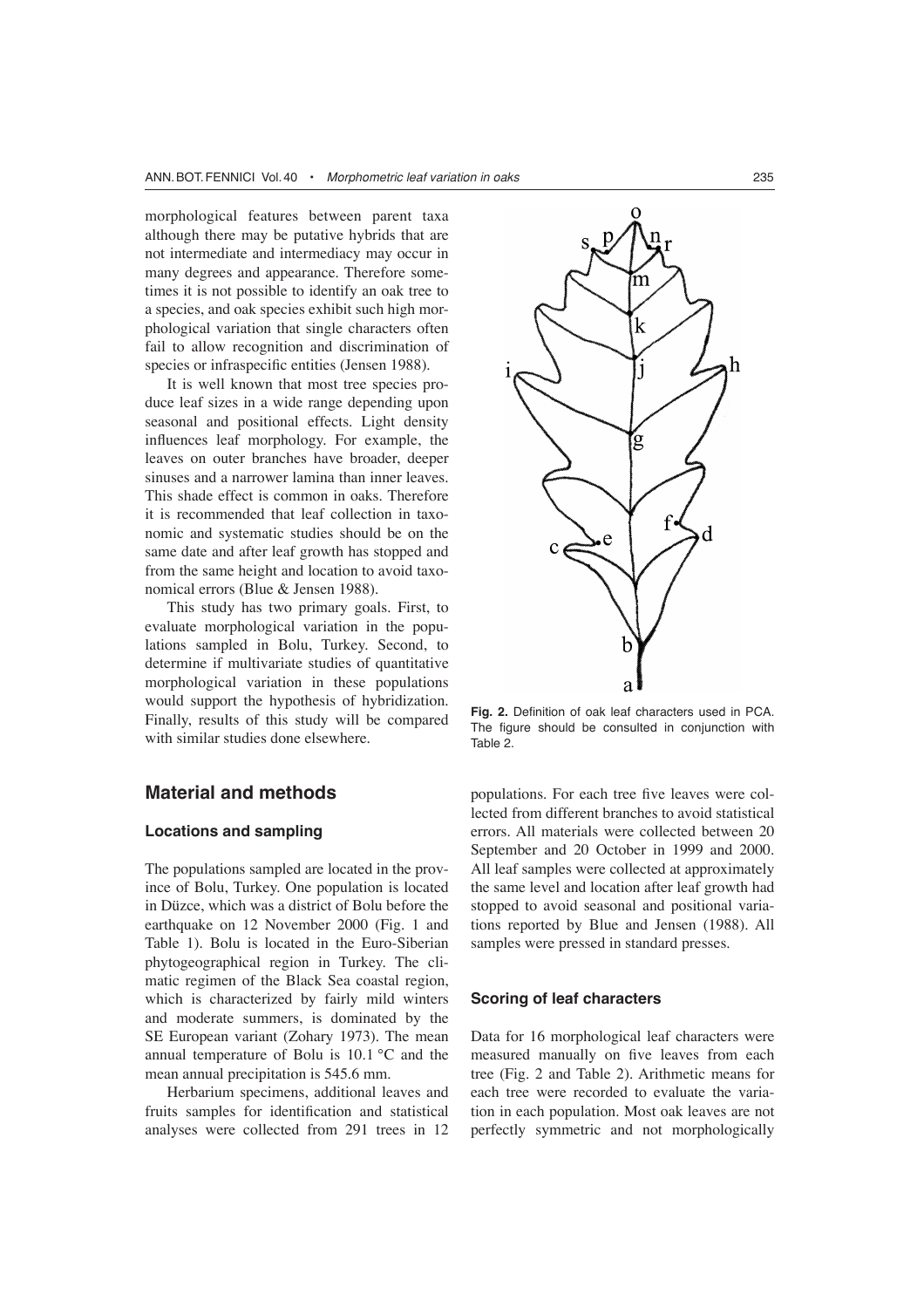uniform on every leaf to the extent that it is easy to locate the reference points (a, b, etc.) shown in Fig. 2, in which a morphologically symmetric leaf is illustrated as an aid for interpretation of the measurements. All leaves were measured in the same orientation and all measurements were taken with the leaf in adaxial view. The measurements (bh, gj, km and cn) were made at the right side on every leaf.

#### **Multivariate analysis**

Analysis of variation in leaf characters was carried out by using principal components analysis (PCA) using MVSP version 3.12. Multivariate techniques are particularly useful in taxonomy because the techniques allow comparing samples of organisms taken from different localities or from what are believed to be different taxa. The main purpose of PCA is to describe the total variation in a sample in a few dimensions (Rohlf 1971).

The data matrices consisting of the mean value of each variable for each tree were used to produce variable by variable correlation matrices which were analyzed by PCA. The data matrices were ln-transformed and standardized. Transfor-

**Table 2.** Morphological leaf characters used in principal components analysis. Compare with Fig. 2.

| NPLB:<br>NSLB:                                         | total number of primary leaf lobes<br>total number of secondary leaf lobes |  |  |  |  |  |  |  |
|--------------------------------------------------------|----------------------------------------------------------------------------|--|--|--|--|--|--|--|
| LBL:                                                   | leaf blade length (bo)                                                     |  |  |  |  |  |  |  |
| LBW:                                                   | leaf blade width (at widest point) (ih)                                    |  |  |  |  |  |  |  |
| DBW:                                                   | the distance between the widest point and<br>the leaf base (bh)            |  |  |  |  |  |  |  |
| BLW:                                                   | basal lobe pair width (cd) ALW: apical lobe<br>pair width (rs)             |  |  |  |  |  |  |  |
| DAB:                                                   | the distance between the apical lobe and<br>basal lobe (cn)                |  |  |  |  |  |  |  |
| ICVI:                                                  | interval between central vein intersections (gj)                           |  |  |  |  |  |  |  |
| IAVI:                                                  | interval between apical vein intersections (km)                            |  |  |  |  |  |  |  |
| IBPS:                                                  | interval between basal pair of sinuses (ef)                                |  |  |  |  |  |  |  |
| IAPS:                                                  | interval between apical pair of sinuses (np)                               |  |  |  |  |  |  |  |
| PTL:                                                   | petiole length (ab)                                                        |  |  |  |  |  |  |  |
| LBL/LBW:                                               | leaf blade length/leaf blade width (bo/jh)                                 |  |  |  |  |  |  |  |
| BLW/IBPS: basal lobe pair width/interval between basal |                                                                            |  |  |  |  |  |  |  |
|                                                        | pair of sinuses (cd/ef)                                                    |  |  |  |  |  |  |  |
|                                                        | ALW/IAPS: apical lobe pair width/interval between                          |  |  |  |  |  |  |  |

apical pair of sinuses (rs/np)

mation is desirable to stabilize the variance over their range to prevent conventional standard errors and transforming data can reduce its skewness, resulting in a more interpretable analysis (Sneath & Sokal 1973). A transformation, such as taking the logarithm or square root of the variable, eliminates the undesirable characteristic and improves the symmetry about the mean and the approximation to a normal distribution to provide more natural expressions of the characteristics being studied (Hair *et al*. 1998, Johnson & Wichern 2002).

PCA is a method of partitioning a resemblance matrix into a set of orthogonal axes or components. The basic data matrix was first standardized, which is useful if the variables were measured on different scales or are of different orders of magnitude. The observed variables were standardized to have a mean of zero and a variance of one; each observed variable contributes one unit of variance to the total variance in the data set. The principal components of matrix are computed by its eigenvalues and eigenvectors, which describe the relationship between operational taxonomic units (OTUs) (Sneath & Sokal 1973, Ludwig & Reynold 1988).

Each principal component is proportional to the variance of variables along its axis. Geometrically, the first principal component (accounts for the greatest amount of variance) has a minimum of squared perpendicular projections of all variables on to it; the second (accounts for second largest amount of variance), orthogonal to the first, minimizes the sum of perpendicular distances remaining; and so on for the succeeding axes. Quite often a few principal components will be responsible for most of variance. In other words, not all principal components are needed to summarize the data adequately. In practice, only the first few components that account for the major patterns of variation are retained. Thus, principal component analysis is widely used as a method for summarizing data in a few dimensions while retaining most of the essential information in the sample (Sneath & Sokal 1973).

## **Results**

Identification of each tree sampled was based on Hedge and Yaltırık's (1982) taxonomic iden-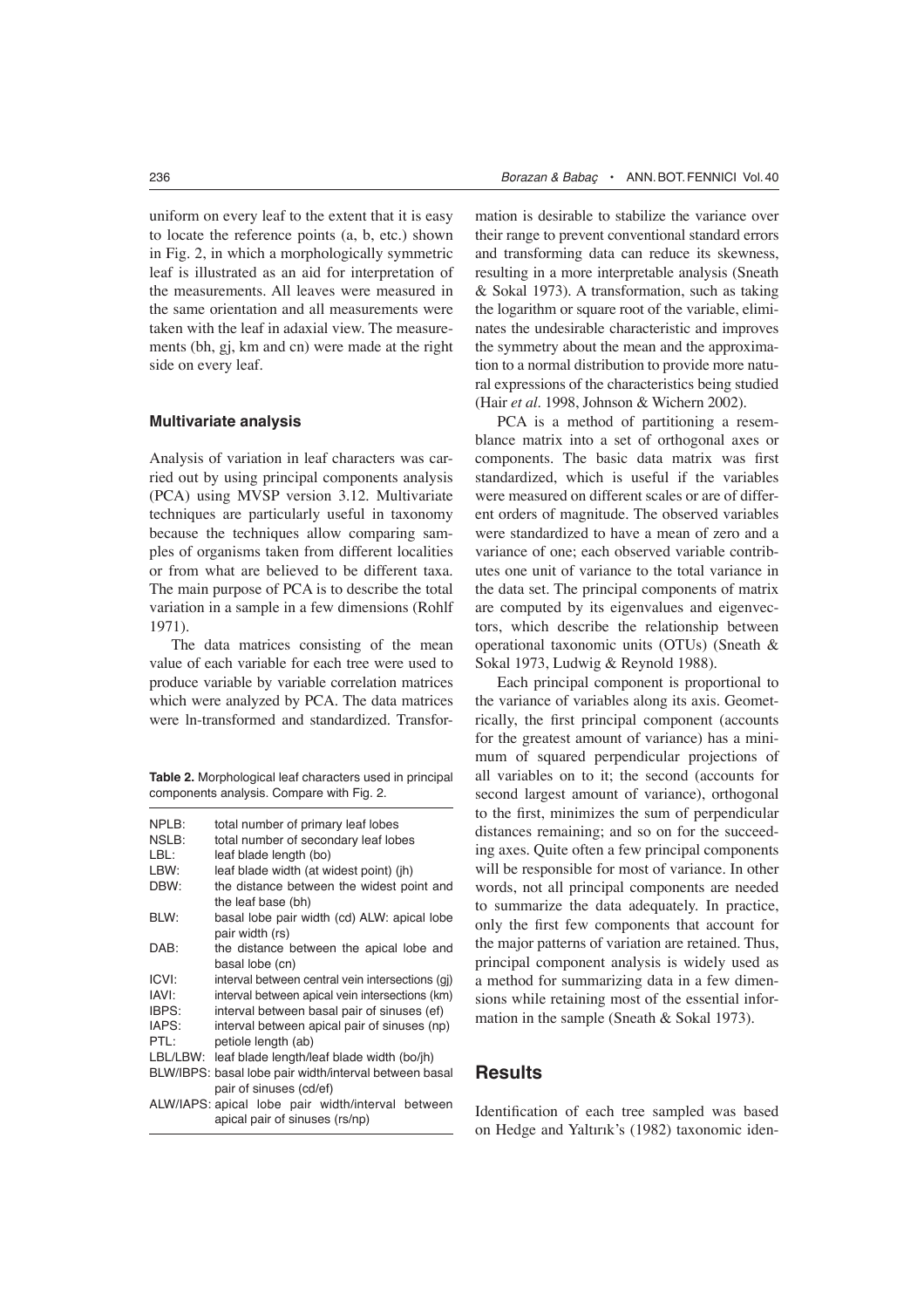

**Fig. 3.** OTU projections of PCA for the Abant population. The symbols represent *Quercus pubescens* (open circles), *Q. petraea* (open triangles), *Q. virgiliana* (open squares) and *Q. robur* (crosses).

**Fig. 4.** OTU projections of PCA for the Gölköy population. The symbols represent *Quercus pubescens* (open circles), *Q. petraea* (open triangles), *Q. virgiliana* (open squares) and *Q. robur* (crosses).

tification key for *Quercus*. It was difficult to assign each tree sampled to a given species and the presence of some misplaced OTUs on PCA graphs may be explained by backcross or segregation products, which are similar to one of the parent species (Knops & Jensen 1980).

Figures 3, 4 and 5 show the PCA graphs of Abant, Gölköy and Mudurnu populations where only four taxa of subgenus *Quercus* are found and these PCA graphs do not depict clear separation of the four taxa. In Figs. 3 and 4 some *Q. robur* taxa tend to form more discrete groups while other *Q. robur* individuals are located in mixed groups with other *Quercus* taxa. Cumulative percentages and morphological leaf character loadings on axis 1 and axis 2 for each analysis are listed in Table 3.

Trees of *Quercus virgiliana* did not form discrete groups in any of the analyses (Figs. 3, 4, 5 and 6). *Quercus virgiliana* OTUs are located in mixed groups, with *Q. petraea* in Mudurnu population (Fig. 5), with *Q. pubescens* Göynük population (Fig. 6) and with *Q. pubescens*, *Q. petraea* and *Q. robur* in Abant (Fig. 3) and Gölköy (Fig. 4) populations. The mean leaf measurements of *Q. virgiliana* show that its leaves are usually larger than in *Q. pubescens* and smaller than in *Q. petraea* and *Q. robur*.

*Quercus pubescens* individuals formed a discrete group in the PCA graph of Mudurnu population (Fig. 5). However, in the PCA graphs of Gölköy and Göynük populations only some *Q. pubescens* individuals formed discrete groups, while other *Q. pubescens* individuals were located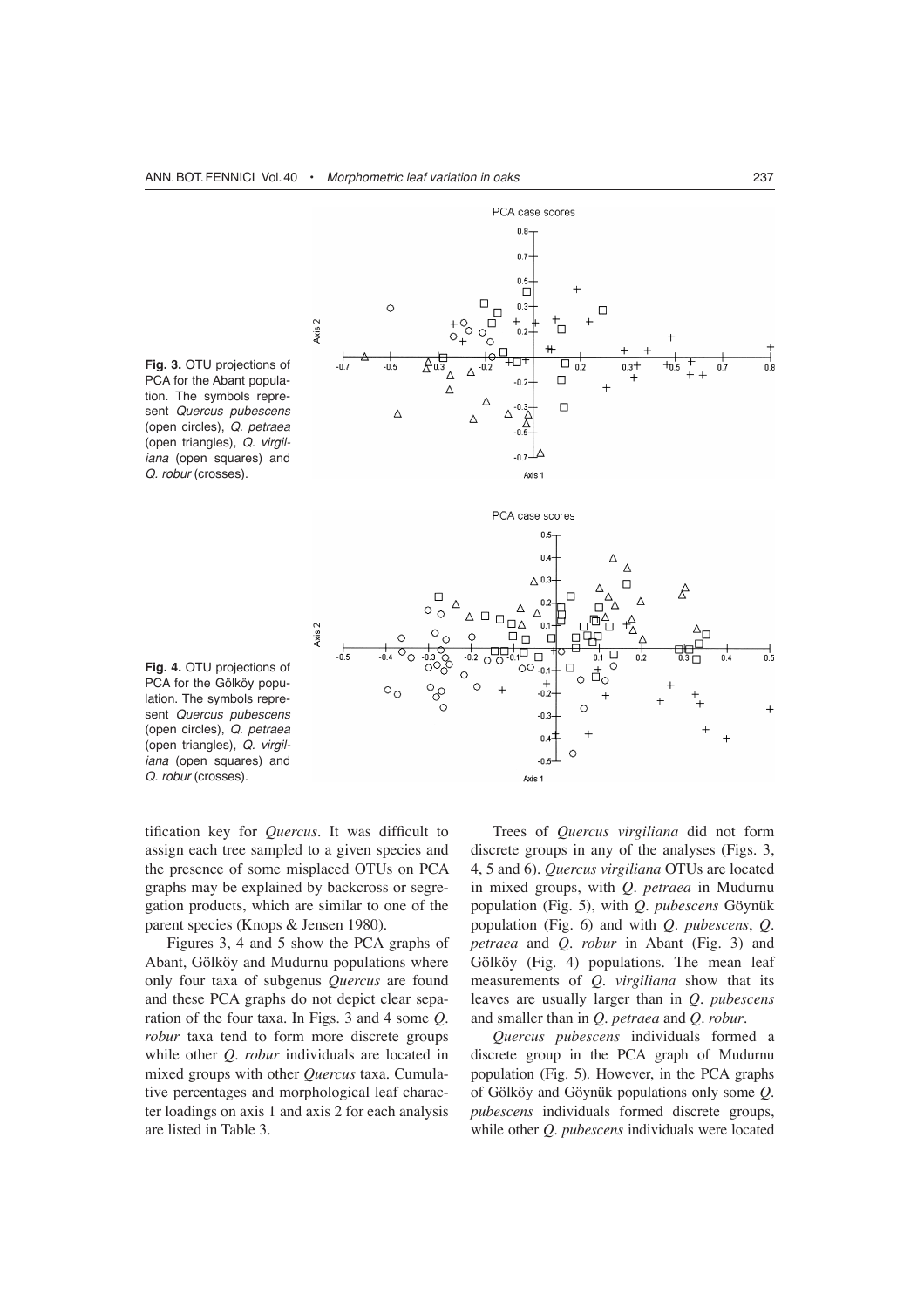

**Fig. 5.** OTU projections of PCA for the Mudurnu population. The symbols represent *Quercus pubescens* (open circles), *Q. petraea* (open triangles) and *Q. virgiliana* (open squares).

in mixed clusters (Figs. 4 and 5). The distinction between *Q. pubescens* and others is primarily sizerelated. *Quercus pubescens* leaves are relatively smaller with short petioles and few primary lobes. Four members of subgenus *Quercus* (*Q. pubescens*, *Q. virgiliana*, *Q. petraea* and *Q. robur*) also tend to form a morphological continuum from typically smaller *Q. pubescens* leaves to relatively larger *Q. virgiliana*, *Q. petraea* and *Q. robur* leaves (Fig. 4).

In PCA projections for Göynük and Düzce populations identified as *Quercus cerris*, a member of subgenus *Cerris*, the individuals showed good separation from *Q. frainetto* (Fig. 7), *Q. pubescens* and *Q. virgiliana* (Fig. 6). Subgenus *Cerris* and subgenus *Quercus* are very different on the basis of morphological leaf characters and distinction in the PCA graph (Fig. 6) is size-related. *Quercus cerris* leaves are typically larger than those of *Q. pubescens* and *Q. virgiliana*. However, *Q. cerris* leaves are smaller than *Q. frainetto* leaves, which have more primary and secondary lobes and a smaller petiole length.

| Population                    | Abant           |                 | Gölköy          |                 | Mudurnu         |                 | Göynük          |                 | Düzce          |                |
|-------------------------------|-----------------|-----------------|-----------------|-----------------|-----------------|-----------------|-----------------|-----------------|----------------|----------------|
| Cum. percentage:<br>Character | Axis 1<br>30.92 | Axis 2<br>49.71 | Axis 1<br>27.16 | Axis 2<br>45.85 | Axis 1<br>34.86 | Axis 2<br>50.94 | Axis 1<br>47.56 | Axis 2<br>62.58 | Axis 1<br>50.7 | Axis 2<br>66.8 |
| <b>NPLB</b>                   | 0.066           | $-0.108$        | 0.21            | 0.298           | 0.09            | $-0.558$        | 0.275           | $-0.294$        | 0.338          | $-0.077$       |
| <b>NSLB</b>                   | 0.164           | 0.383           | 0.058           | $-0.357$        | $-0.034$        | $-0.145$        | 0.31            | $-0.231$        | 0.328          | 0.03           |
| <b>LBL</b>                    | 0.342           | $-0.282$        | 0.332           | 0.078           | 0.393           | $-0.162$        | 0.349           | 0.008           | 0.284          | 0.278          |
| <b>LBW</b>                    | 0.327           | $-0.153$        | 0.396           | 0.035           | 0.385           | $-0.118$        | 0.349           | 0.038           | 0.305          | 0.23           |
| <b>DBW</b>                    | 0.333           | $-0.11$         | 0.386           | $-0.019$        | 0.198           | $-0.17$         | 0.316           | 0.059           | 0.289          | 0.251          |
| <b>BLW</b>                    | $-0.249$        | $-0.268$        | 0.156           | 0.269           | 0.278           | $-0.002$        | 0.274           | 0.216           | $-0.304$       | 0.007          |
| <b>ALW</b>                    | 0.226           | $-0.106$        | 0.257           | $-0.203$        | 0.23            | 0.462           | 0.035           | 0.587           | $-0.182$       | 0.452          |
| <b>DAB</b>                    | 0.346           | $-0.201$        | 0.408           | 0.04            | 0.341           | $-0.298$        | 0.349           | $-0.065$        | 0.314          | 0.195          |
| <b>ICVI</b>                   | 0.365           | $-0.092$        | 0.317           | $-0.275$        | 0.317           | 0.084           | 0.341           | 0.025           | $-0.206$       | 0.278          |
| <b>IAVI</b>                   | 0.315           | $-0.073$        | 0.289           | $-0.307$        | 0.303           | 0.1             | 0.292           | 0.016           | $-0.212$       | 0.395          |
| <b>IBPS</b>                   | $-0.205$        | $-0.427$        | 0.126           | 0.39            | 0.263           | 0.271           | 0.147           | 0.092           | $-0.243$       | $-0.05$        |
| <b>IAPS</b>                   | 0.152           | $-0.274$        | 0.258           | 0.052           | 0.276           | 0.382           | $-0.028$        | 0.59            | $-0.138$       | 0.429          |
| <b>PTL</b>                    | $-0.2$          | $-0.332$        | 0.031           | 0.383           | 0.217           | $-0.161$        | 0.191           | 0.238           | $-0.319$       | 0.037          |
| LBL/LBW                       | 0.012           | $-0.184$        | $-0.071$        | 0.15            | $-0.03$         | $-0.086$        | $-0.098$        | $-0.131$        | $-0.13$        | $-0.194$       |
| <b>BLW/IBPS</b>               | 0.021           | 0.212           | $-0.016$        | $-0.268$        | $-0.025$        | $-0.06$         | 0.091           | $-0.153$        | $-0.11$        | $-0.032$       |
| <b>ALW/IAPS</b>               | 0.254           | 0.379           | $-0.085$        | -0.31           | $-0.128$        | 0.152           | 0.085           | 0.074           | $-0.035$       | 0.312          |

**Table 3.** Cumulative percentages and morphological leaf character loadings on axis 1 and axis 2 for each analysis.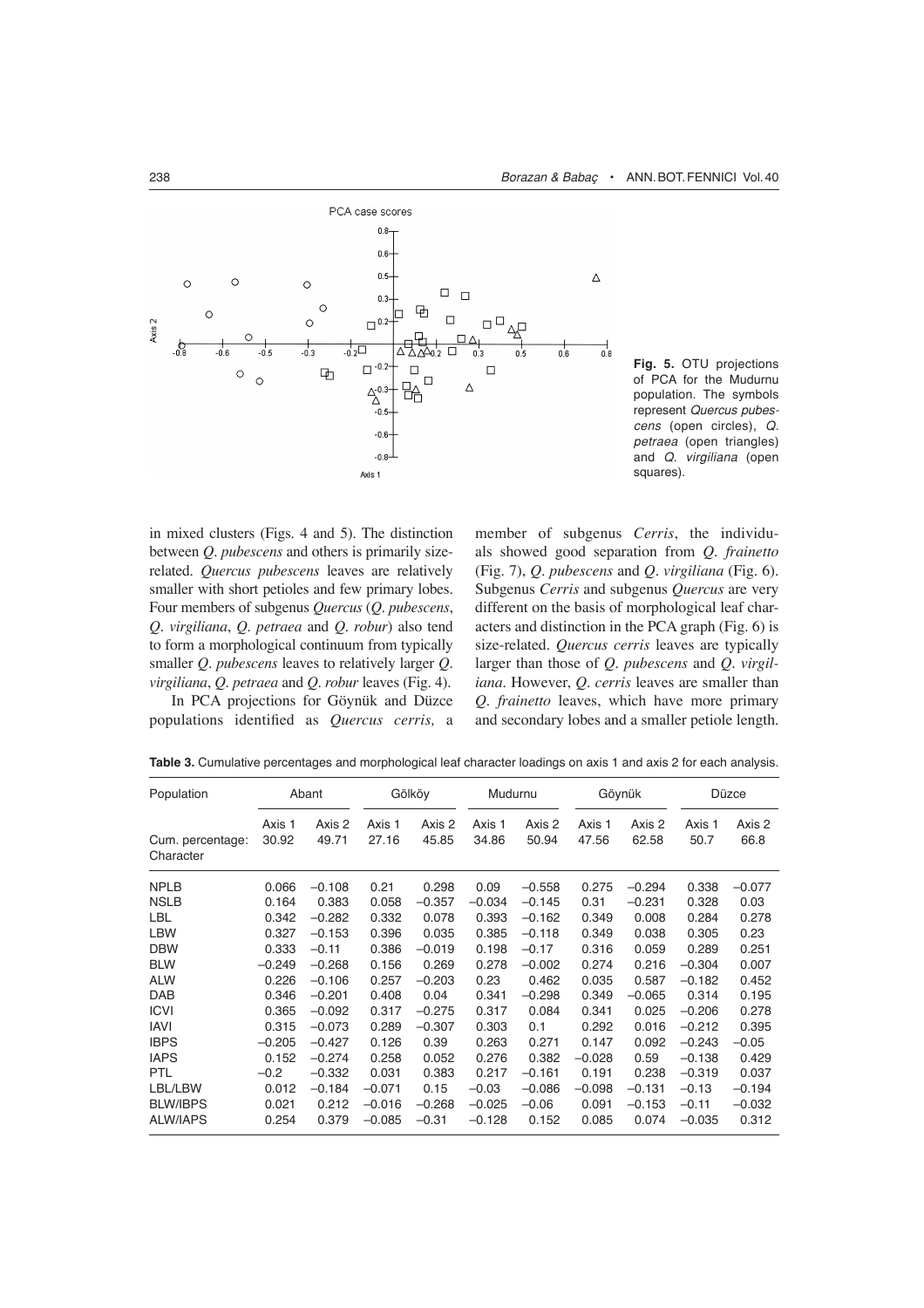

**Fig. 6.** OTU projections of PCA for the Göynük population. The symbols represent *Quercus pubescens* (crosses), *Q. virgiliana* (open squares) and *Q. cerris* (solid triangles).

**Fig. 7.** OTU projections of PCA for the Düzce population. The symbols represent *Quercus frainetto* (solid squares) and *Q. cerris* (solid triangles).

### **Discussion**

In this study, PCA analyses could not separate clearly the four taxa belonging to subgenus *Quercus* and in Fig. 4 the species tend to form a morphological continuum instead of separate or clear clustering. However, some individuals of the three taxa (*Q. pubescens*, *Q. petraea* and *Q. robur*) locate out of the mixed groups (Figs. 3, 4 and 5). Among European oaks, the greatest taxonomic discrimination problems occur in the subgenus *Quercus*, especially the complex of *Q. robur–Q. petraea–Q. pubescens* (Bruschi *et al.* 2000) and it is well known that they frequently hybridize (Bussotti & Grossoni 1997). The high intraspecific variation also does not allow clear separation of the taxa.

Three PCA projections (Figs. 3, 4 and 5) show that *Quercus virgiliana* taxa locate in the mixed groups with *Q. pubescens*, *Q. petraea* and *Q. robur* taxa. The continuum of leaf size extending from relatively smaller *Q. pubescens* leaves to relatively larger *Q. petraea* leaves supports the hypothesis of hybridization between these two species. Bussotti and Grossoni (1997) studied the European and Mediterranean oaks' abaxial leaf surface micromorphology by scanning electron microscope and reported that *Q. pubescens* could not be separated from *Q. virgiliana*. Hedge and Yaltırık (1982) separated *Q. virgiliana* from *Q. pubescens* by a larger petiole, larger, flat leaves, often rounded lobes, a rounded base and often shortly pedunculate fruits (Davis 1982). Yaltırık (1984) treated the similarities between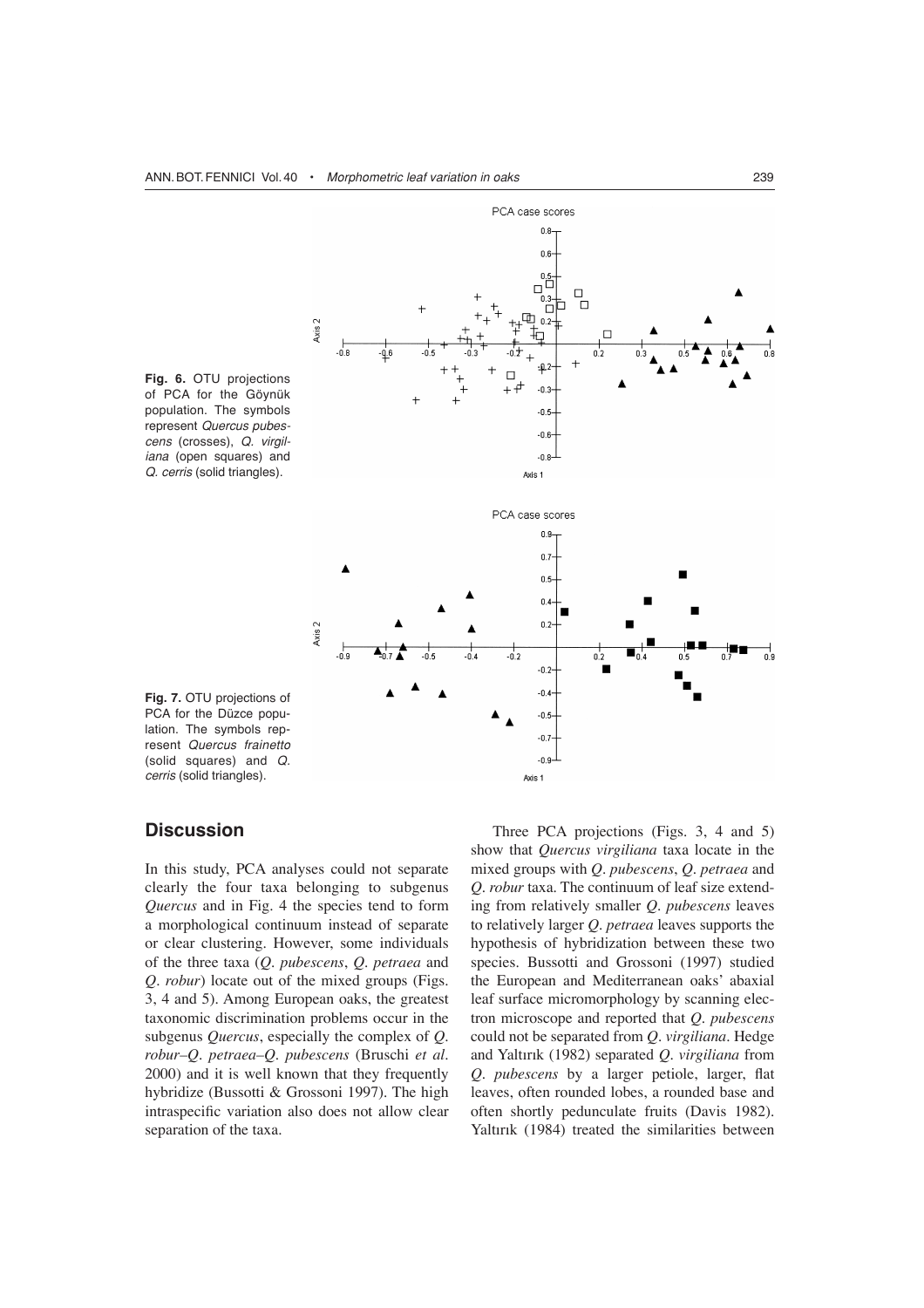*Q. pubescens* and *Q. virgiliana*. Because of the taxonomic problems, some systematists accept that *Q. virgiliana* is a doubtful species. A close affinity between *Q. pubescens* and *Q. virgiliana* has also been reported in Austria and the specific status of the latter was questioned (Samuel *et al*. 1995). According to Samuel *et al.* (1995), Bussotti and Bruschi (2000) and Bussotti and Grossoni (1997), *Q. virgiliana* might be a hybrid between *Q. pubescens* and *Q. petraea*. This suggestion is supported by our study.

In the Abant and Gölköy populations (Figs. 3 and 4), some *Quercus robur* individuals formed discrete groups at the right side of the graphs while other individuals of the same taxon located in mixed groups with *Q. virgiliana*, *Q. petraea* and *Q. pubescens*. Therefore, it can be suggested that leaf characters employed in this study are successful for classifying *Q. robur* by using a multivariate approach. However, *Q. robur* individuals located in the mixed clusters with other *Quercus* taxa may be hybrids. It is not possible to find out the other parent taxon of these hybrid *Q. robur* individuals because multivariate analyses do not allow identification of segregation or hybridization products or OTUs as  $F_1$ 's,  $F_2$ 's, etc. If hybridization has taken place for a long time and as a result of introgression, backcross or segregation products will often be quite similar to one of the parental taxa (Knops & Jensen 1980). Dumolin-Lapegue *et al*. (1999) reported that the significant  $cy(mt/cp)DNA$  differentiation between *Q. pubescens* and *Q. robur* and the rarity of morphologically intermediate individuals between these species indicate a more limited introgression than for the other species pairs. It was reported that *Q. robur* and *Q. petraea* show complete absence of cpDNA differentiation at a continental (Europe) scale and it was argued that interspecific gene flow might have happened after a prolonged contact in glacial refugia (Ferris *et al.* 1993). *Quercus robur* and *Q. petraea* are completely outcrossing, closely related species with a wide sympatric distribution over Europe and the genetic contribution of *Q. petraea* to *Q. robur* was estimated to vary from 17% to 47% depending upon the populations used as reference while the genetic contribution of *Q. robur* was estimated to be negative. However, *Q. petraea* can more easily hybridize with *Q. robur*

than with *Q. pubescens*. *Quercus petraea* ovules are preferentially fertilized by other extreme *Q. petraea* genotypes while *Q. robur* can be easily fertilized by *Q. petraea* resulting in more different progenies from *Q. robur* (Bacilieri *et al.* 1996). Because of extensive introgressive hybridization and reticulate evolution between infrageneric taxa in *Quercus*, it is possible that *Q. virgiliana* is the extensive introgressive hybridization product of *Q. robur*, *Q. petraea* and *Q. pubescens*. Hybridization between these three oak species is well known and their hybrid progenies may produce new backcross or segregation products. In Austria, allozyme study of nine enzyme systems showed that *Q. robur*, *Q. petraea* and *Q. pubescens* are genetically closely related and there is no diagnostic character that would allow clear discrimination among the three taxa (Samuel *et al.* 1995). The existence of species-specific alleles was reported between *Q. petraea* and *Q. pubescens*, but only at a low frequency in nuclear microsatellite analysis (Bruschi *et al.* 2000). By the nuclear genome studies of *Q. robur* and *Q. petraea* the estimated extremely low level of nucleotide divergence between these species is 0.5% on average, but up to 3.3% in the most discriminating regions (Bodenes *et al.* 1997).

*Quercus cerris*, a member of subgenus *Cerris*, was clearly separated from the three taxa (*Q. pubescens*, *Q. virgiliana* and *Q. frainetto*) of section *Quercus* in the PCA projections of Göynük and Düzce populations (Figs. 6 and 7). Subgenus *Cerris* and section *Quercus* are very distinct on the basis of morphological variables and this fits well with the significant cpDNA differentiation (Manos *et al.* 1999) and allozyme differentiation (Samuel *et al.* 1995).

Our PCA findings allow some conclusions. First, it appears that there is hybridization involving four taxa of subgenus *Quercus* (*Q. robur*, *Q. pubescens*, *Q. virgiliana* and *Q. petraea*). This is evident in the high degree leaf variation in Gölköy, Mudurnu, Göynük and Abant populations. Morphological variation and field observations suggest that there is gene flow among the four taxa of the subgenus *Quercus* in the populations sampled in this study. Gene flow is an important factor in population genetics, shaping the diversity of species (Jensen *et al.*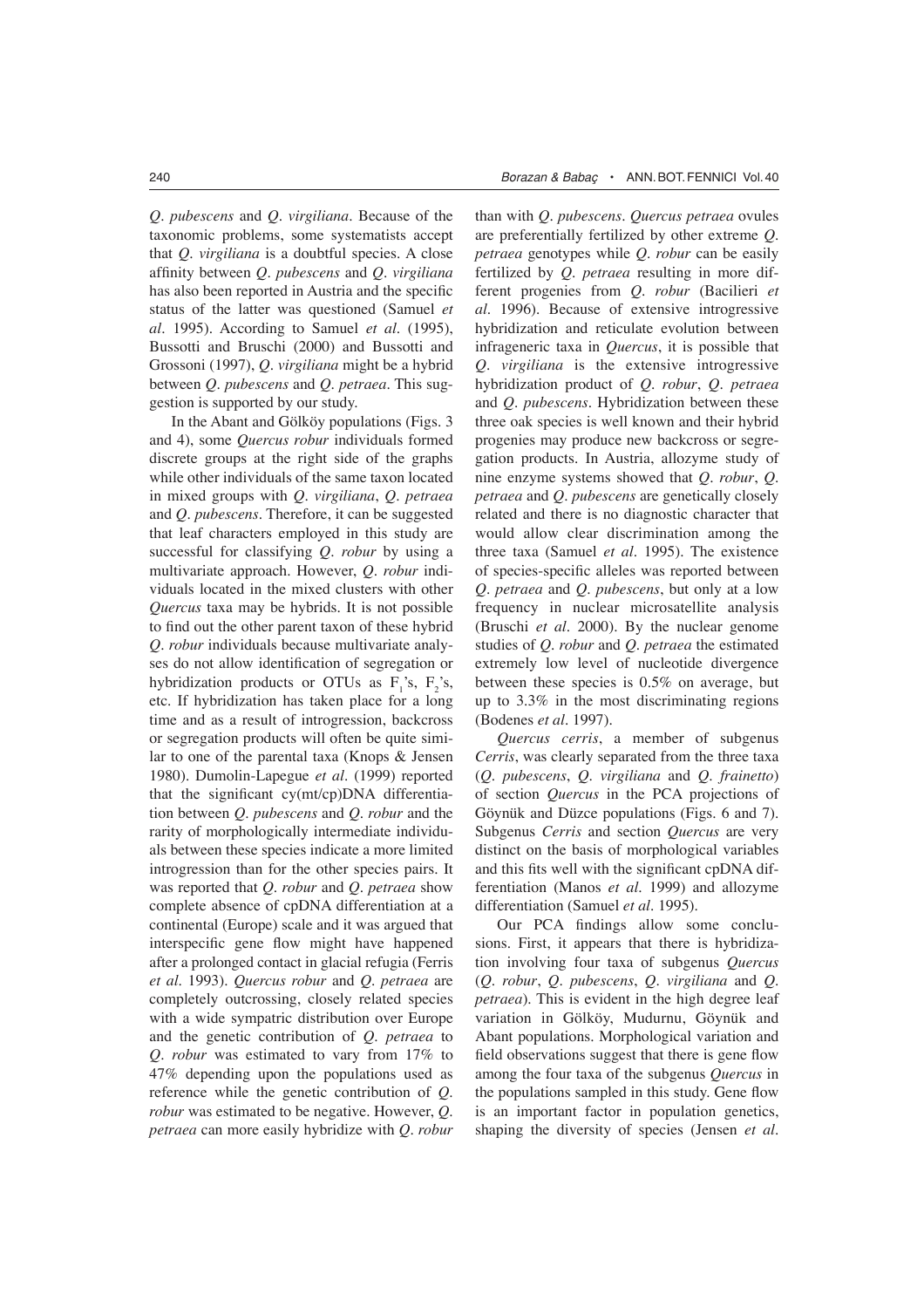1993, Dumolin-Lepague *et al.* 1999). This study suggests that in the four populations sampled (Gölköy, Mudurnu, Göynük and Abant) interspecific gene flow occurs and is associated with great morphological variation. The maintenance of genetic diversity in sympatric *Quercus* species is associated with complete out-crossing (Bacilieri *et al.* 1996) and it seems clear that the evolution and long-term management of the sympatric *Quercus* species should not be considered independently (Jensen *et al.* 1993). Second, in this study, quantitative leaf characters appear to be susceptible to change as a result of hybridization. Leaf characters analyzed in this study demonstrated a morphological continuum (Fig. 4) and high degree leaf variation as a result of hybridization. Third, results of this study are quite similar with those of other related studies that were done in other countries. The findings of intermediate individuals and a morphological continuum (Fig. 4) were accepted as evidence of the hypothesis of hybridization, as reported by other workers (Jensen 1988, Jensen 1989, Dupouey & Badeau 1993, Jensen 1995, Bacilieri *et al.* 1996).

#### **Acknowledgements**

We thank Ali Nihat Gökyiğit Education, Culture, Art and Protection of Wildlife Foundation for providing funding for this research.

## **References**

- Axelrod, D. I. 1983: Biogeography of oaks in Arcto-Tertiary Province. *— Ann. Missouri Bot. Garden* 70: 629–657.
- Bacilieri, R., Ducousso, A., Petit, R. J. & Kremer, A. 1996: Mating system and asymmetric hybridization in a mixed stand of European oaks. *— Evolution* 50: 900–908.
- Bacon, J. R. & Spellenberg, R. 1996: Hybridization in two distantly related Mexican black oaks *Quercus conzatti* and *Quercus eduardii* (Fagaceae: *Quercus*: section *Lobatae*). *— SIDA* 17: 17*–*41.
- Blue, M. P. & Jensen, R. J. 1988: Positional and seasonal variation in oak (*Quercus*; Fagaceae) leaf morphology. *— Am. J. Bot.* 75: 939–947.
- Bodenes, C., Labbe, T., Pradere, S. & Kremer, A. 1997: General vs. local differentiation between two closely related white oak species. *— Mol. Ecol.* 6: 713*–*724.
- Bruschi, P., Vendramin, G. G., Busotti, F. & Grossoni, P. 2000: Morphological and molecular differentiation

between *Quercus petraea* (Matt) Liebl. and *Quercus pubescens* Willd. (Fagaceae) in Northern and Central Italy. *— Ann. Bot.* 85: 325*–*333.

- Bussoti, F. & Grossoni, P. 1997: European and Mediterranean oaks (*Quercus* L.; Fagaceae): SEM characterization of the micromorphology of the abaxial leaf surface. *— Bot. J. Linn. Soc.* 124: 183*–*199.
- Davis, P. H. 1982: *Flora of Turkey and the East Aegean Islands* 8. *—* Univ. Press, Edinburgh.
- Dumolin-Lapegue, S., Kremer, A. & Petit, R. J. 1999: Are chloroplast and mitochondrial DNA variation species independent in oaks? *— Evolution* 53: 1406*–*1413.
- Dupouey, J. L. & Badeau, V. 1993: Morphological variability of oaks in Northeastern France: Preliminary results. *— Ann. Sci. Forestieres* 50: 31*–*41.
- Ferris, C., Oliver, R. P., Davy, A. J. & Hewitt, G. M. 1993: Native oak chloroplasts reveal an ancient divide across Europe. *— Mol. Ecol.* 2: 337*–*344.
- Govarets, R. & Frodin, D. G. 1999: *World checklist and bibliography of Fagales (Betulaceae, Corylaceae, Fagaceae and Ticodenraceae)*. *—* Royal Bot. Gardens, Kew.
- Hair, J. F., Anderson, R. E., Tatham, R. L. & Black, W. C. 1998: *Multivariate data analysis*, 5th ed. *—* Prentice Hall Inc., New Jersey.
- Hedge, I. C. & Yaltırık, F. 1982: *Quercus* L. In: Davis, P. H. (ed.), *Flora of Turkey and the East Aegean Islands* 7: 659*–*683. Edinburgh Univ. Press, Edinburgh.
- Hokanson, S. C., Isebrands J. G., Jensen, R. J. & Hancock, J. F. 1993: Isozyme variation in oaks of the Apostle Islands in Wisconsin: Genetic structure and levels of inbreeding in *Quercus rubra* and *Quercus ellipsoidalis* (Fagaceae). *— Am. J. Bot.* 30: 1349*–*1357.
- Jensen, R. J. 1988: Assesing patterns of morphological variation of *Quercus* spp. in mixed-oak communities. *— Am. Midland Natural.* 120: 120*–*135.
- Jensen, R. J. 1989: The *Quercus falcata* Michx. complex in land between the lakes, Kentucky and Tennessee: a study of morphological variation. *— Am. Midland Natural.* 121: 245*–*255.
- Jensen, R. J. 1995: Using leaf shape to identify taxa in a mixed-oak community in land between the lakes, Kentucky. — *Proc. Sixth Symposium Nat. Hist. lower Tennessee and Cumberland River Valleys*: 177–188. Center Field Biol., Austin Peay State Univ., Clarksville.
- Jensen, R. J., DePiero, R. & Smith, B. K. 1984: Vegetative characters, population variation and the hybrid origin of *Quercus ellipsodalis*. *— Am. Midland Natural.* 111: 364*–*370.
- Jensen, R. J., Hokanson, S. C., Isebrands, J. G. & Hancock, J. F. 1993: Morphometric variation in oaks of Apostle Islands in Wisconsin: evidence of hybridization between *Quercus rubra* and *Quercus ellipsodalis* (Fagaceae). *— Am. J. Bot.* 80: 1358*–*1366.
- Johnson, R. A., Wichern, D. W. 2002: *Applied multivariate statistical analysis*, 5th ed. *—* Prentice Hall Inc., New Jersey.
- Kaul, R. B. 1985: Reproductive morphology of *Quercus* (Fagaceae). *— Am. J. Bot.* 72: 1962*–*1977.
- Knops, F. J. & Jensen, R. J. 1980: Morphological and phenolic variation in a three species community of red oaks. *— Bull. Torrey Bot. Club* 107: 418*–*428.
- Kremer, A. & Petit, R. J. 1993: Gene diversity in natural